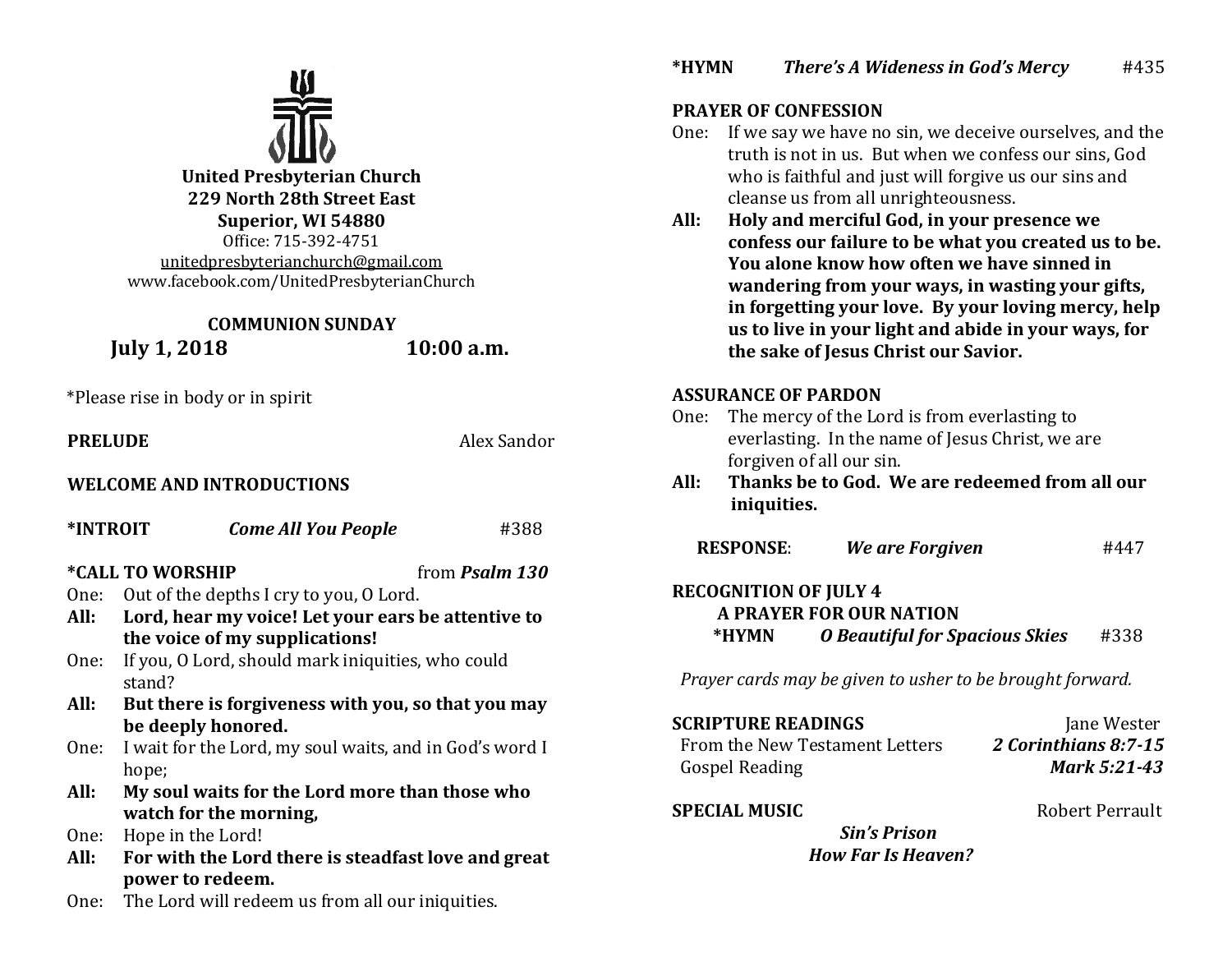| <b>SERMON</b>   |                                | Rev. Charlotte Frantz |  |
|-----------------|--------------------------------|-----------------------|--|
| *HYMN           | There is a Place of Quiet Rest | #824                  |  |
| <b>OFFERING</b> | <b>MOMENT FOR MISSION</b>      |                       |  |
| OFFERTORY       |                                |                       |  |

**Whate'er the gift may be; All that we have is thine alone, A trust, O Lord, from thee.**

**We give thee but thine own,** 

(#708, verse 1)

#### **\*PRAYER OF DEDICATION**

**\*DOXOLOGY**

One: Let us pray together.

 **All: We know, O God, the generosity of Jesus Christ, who, though he was rich in heavenly blessings, became poor and lived on this earth so that we might be blessed with all spiritual riches. Out of a sense of our abundant blessing, we bring these gifts, so that others might be blessed.** *Amen.*

### **SACRAMENT OF HOLY COMMUNION INVITATION TO THE LORD'S TABLE EUCHARISTIC PRAYER**

- One: The Lord be with you.
- **All: And also with you.**
- One: Lift up your hearts.
- **All: We lift them up to God.**
- One: Let us give thanks to God most High.
- **All: It is right to give God thanks and praise.**

One: Holy God, our loving Creator, ....

**All: Our Father, who art in heaven, hallowed be thy name. Thy kingdom come. Thy will be done, on earth as it is in heaven. Give us this day our daily bread, and forgive us our debts as we forgive our debtors. And lead us not into temptation, but deliver us from evil. For thine is the kingdom, and the power and the glory, forever.** *Amen.*

## **WORDS OF CONSECRATION**

#### **SHARING THE BREAD AND CUP**

*We invite all to participate in this sacrament, regardless of age or church affiliation. The servers will pass the bread and then the cups through the congregation. You may eat or drink as you are served. We use gluten free bread and non-alcoholic grape juice.* 

#### **PRAYER OF THANKSGIVING**

One: Let us give thanks together.

**ALL: God of abundance, with this bread of life and cup of salvation, you have united us with Christ, making us one with all your people. Now send us forth in the power of your Spirit that we may proclaim your redeeming love to the world and continue forever in the risen life of Jesus Christ, our Lord. Amen.**

#### **ANNOUNCEMENTS ABOUT OUR LIFE TOGETHER**

#### **\*CLOSING HYMN**

 *God be With You Till We Meet Again #*542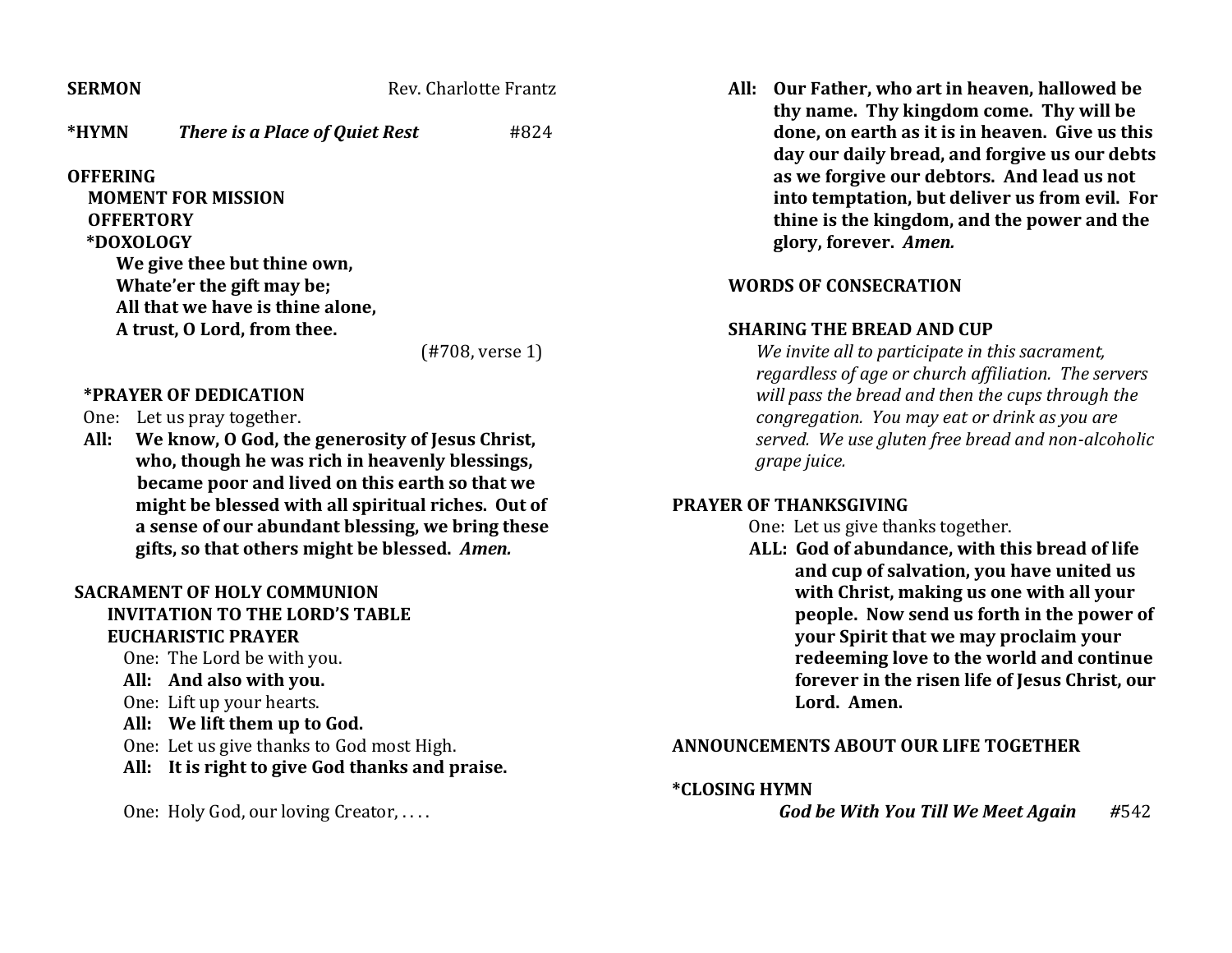### **\*BENEDICTION**

- One: As you leave this place, may the living Lord Jesus go with you.
- **All: May the Lord Jesus go behind you to encourage you, Beside you to befriend you Above you to watch over you Beneath you to lift you from your sorrow, Within you to give you the gifts of peace, hope and joy,**
- One: And always, may the living Lord Jesus go before you to show you the way.

#### **\*POSTLUDE** Alex Sandor

**SCRIPTURE READING** *2 Corinthians 8:7-15*

Now as you excel in everything—in faith, in speech, in knowledge, in utmost eagerness, and in our love for you—so we want you to excel also in this generous undertaking.

I do not say this as a command, but I am testing the genuineness of your love against the earnestness of others. For you know the generous act of our Lord Jesus Christ, that though he was rich, yet for your sakes he became poor, so that by his poverty you might become rich. And in this matter I am giving my advice: it is appropriate for you who began last year not only to do something but even to desire to do something—now finish doing it, so that your eagerness may be matched by completing it according to your means. For if the eagerness is there, the gift is acceptable according to what one has—not according to what one does not have. I do not mean that there should be relief for others and pressure on you, but it is a question of a fair balance between your present abundance and their need, so that their abundance may be for your need, in order that there may be a fair balance. As it is written, 'The one who had much did not have too much, and the one who had little did not have too little.'

## **GOSPEL READING** *Mark 5:21-43*

When Jesus had crossed again in the boat to the other side, a great crowd gathered round him; and he was by the lake. Then one of the leaders of the synagogue named Jairus came and, when he saw him, fell at his feet and begged him repeatedly, 'My little daughter is at the point of death. Come and lay your hands on her, so that she may be made well, and live.' So he went with him.

And a large crowd followed him and pressed in on him. Now there was a woman who had been suffering from hemorrhages for twelve years. She had endured much under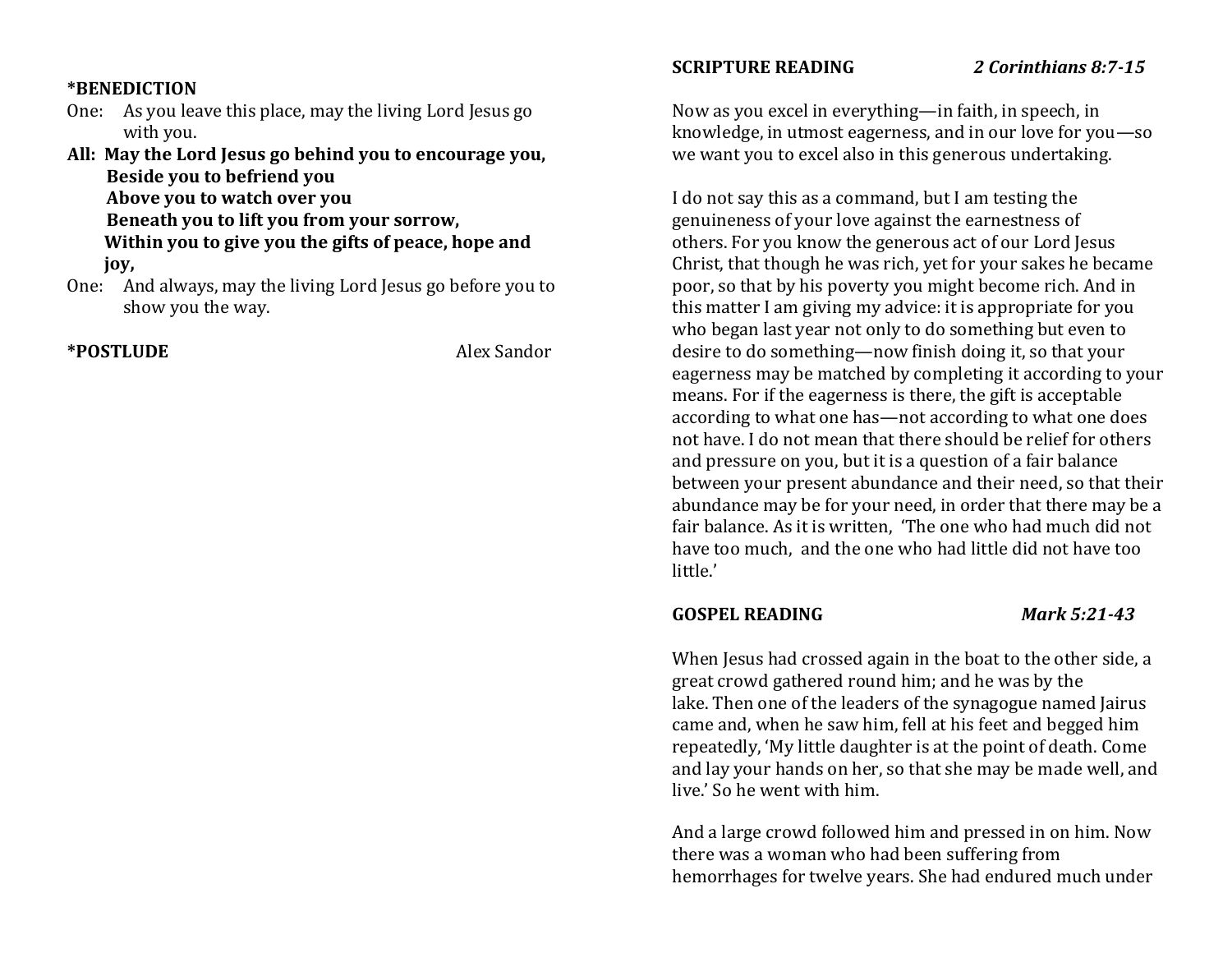# **ANNOUNCEMENTS**

many physicians, and had spent all that she had; and she was no better, but rather grew worse. She had heard about Jesus, and came up behind him in the crowd and touched his cloak, for she said, 'If I but touch his clothes, I will be made well.' Immediately her hemorrhage stopped; and she felt in her body that she was healed of her disease. Immediately aware that power had gone forth from him, Jesus turned about in the crowd and said, 'Who touched my clothes?' And his disciples said to him, 'You see the crowd pressing in on you; how can you say, "Who touched me?" ' He looked all round to see who had done it. But the woman, knowing what had happened to her, came in fear and trembling, fell down before him, and told him the whole truth. He said to her, 'Daughter, your faith has made you well; go in peace, and be healed of your disease.'

While he was still speaking, some people came from the leader's house to say, 'Your daughter is dead. Why trouble the teacher any further?' But overhearing what they said, Jesus said to the leader of the synagogue, 'Do not fear, only believe.' He allowed no one to follow him except Peter, James, and John, the brother of James. When they came to the house of the leader of the synagogue, he saw a commotion, people weeping and wailing loudly. When he had entered, he said to them, 'Why do you make a commotion and weep? The child is not dead but sleeping.' And they laughed at him. Then he put them all outside, and took the child's father and mother and those who were with him, and went in where the child was. He took her by the hand and said to her, 'Talitha cum', which means, 'Little girl, get up!' And immediately the girl got up and began to walk about (she was twelve years of age). At this they were overcome with amazement. He strictly ordered them that no one should know this, and told them to give her something to eat.

#### **MEETING THIS WEEK**

Men's Breakfast Saturday, July 7 at 8:30 a.m. Superior Family Restaurant

## **SOFTBALL**

UPC wins 20-13 at Lakeside Tuesday! Good defense in the field by Jeff (3b), Jay (ss), Annika (2b), Eric (1b) Tom H. (p) and Abi (c) for UPC. Our record now is 3-2 for the year. Christy is doing a great job as our UPC coach. Our next game will be on Tuesday, July 3 against North Bay at the 58th Street Field #1. GO GREEN!

## **KEEP IN YOUR PRAYERS**

Lori met with the Parole Board on June 21st, but is still at Ellsworth Correctional Center waiting for their decision. Her birthday is Sunday, July 8th.